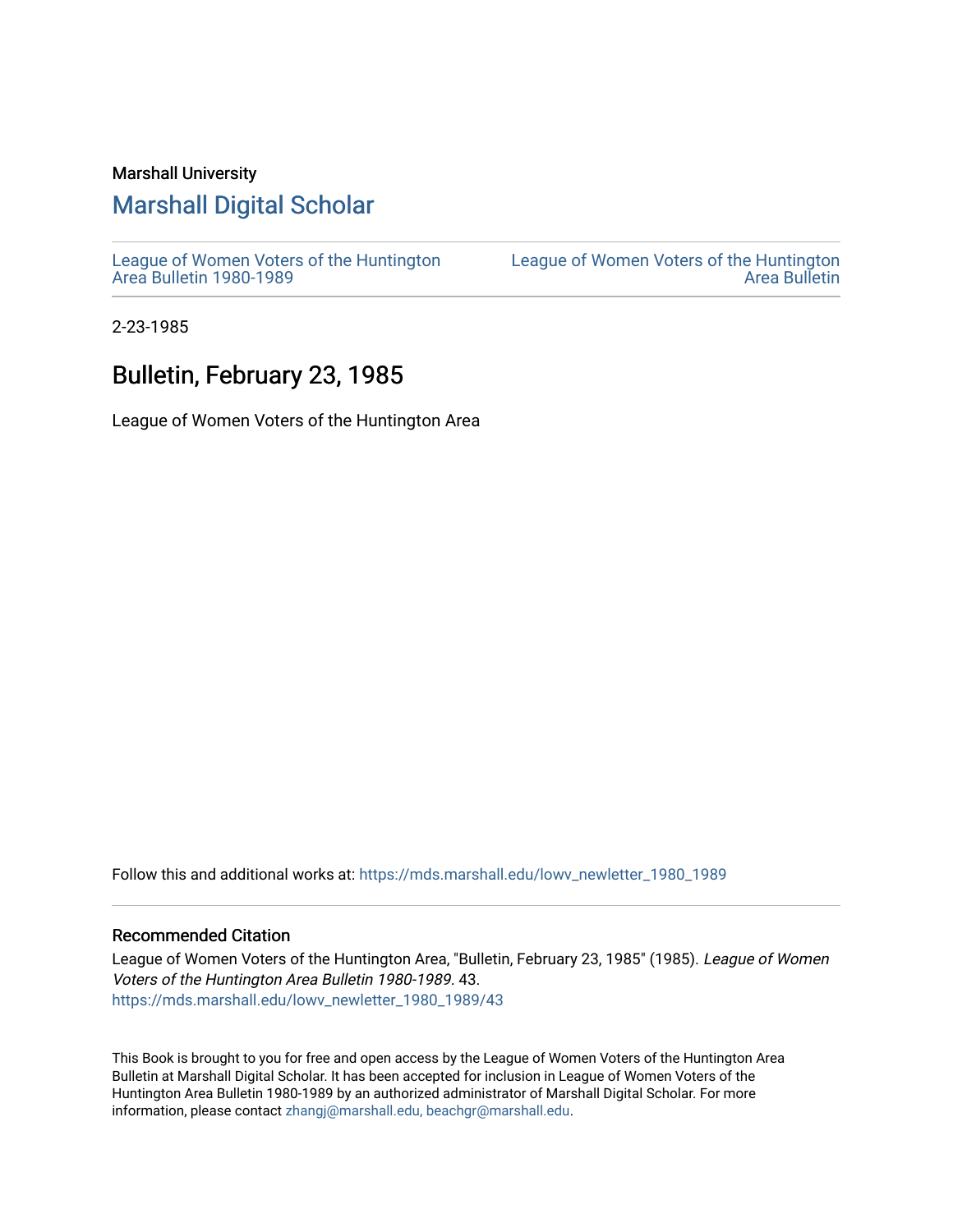

个

# **Huntington Area League of Women Voters**

BULLETIN February 23, 1985

### $***$  CALENDAR  $***$

| FEBRUARY                            |                                                                                                                                                                                                                                                                                                                                                                                         |
|-------------------------------------|-----------------------------------------------------------------------------------------------------------------------------------------------------------------------------------------------------------------------------------------------------------------------------------------------------------------------------------------------------------------------------------------|
| Tuesday 26th 9:15am                 | Financing State Government - final phase of the<br>study of WV state taxes. Meeting for study and<br>consensus. Beverly Hills Presbyterian Church, corner<br>of Green Oak and Norway. Babysitting available.                                                                                                                                                                            |
| Thursday 28th<br>7:30 <sub>pm</sub> | Financing State Government (identical to Tuesday's<br>meeting). First Huntington National Bank; enter<br>through mini <sup>2</sup> bank, take elevator to 3rd floor.                                                                                                                                                                                                                    |
| MARCH                               |                                                                                                                                                                                                                                                                                                                                                                                         |
|                                     |                                                                                                                                                                                                                                                                                                                                                                                         |
| Monday > 4th 7:30pm                 | Board Meeting. Place TBA.<br>ਲਾ ਦਾ                                                                                                                                                                                                                                                                                                                                                      |
| Tuesday & Wednesday<br>12th & 13th  | " LWVWV Days at the Legislature. Briefing session,<br>7:00pm Tues. at Rose City Cafeteria, S. Charleston.<br>Breakfast with Cabell County legislators Wed. morning<br>in Capitol cafeteria. See more info in this Bulletin.                                                                                                                                                             |
| Saturday 23rd<br>$10:30$ am<br>z.   | " "I ANNUAL MEETING. Huntington Women's Club, 1201<br>"Huntington Ave. (Corner of Huntington Ave. & 12th St.)<br>Luncheon at 12:00 noon. Cost: \$6.00, payable at<br>the door. Speaker: Charles Polan, Chair of City Charter<br>Review Board. "RESERVATIONS REQUIRED: Contact Chloe<br>Dunfee, 525-5339 or Anne Rockwell, 525-6404 by Mar. 19.<br>Annual Dues will be due on this date. |
|                                     |                                                                                                                                                                                                                                                                                                                                                                                         |

# **YOU DESERVE A BIGGER<br>PLACE IN POLITICS**

Days at the Legislature تي "

> The Annual "Days' at the Legislature" of the League of Women Voters of West Virginia well be Tuesday and Wednesday, March 12 and 13. On Tuesday at 7:00pm, League members from around the state will mmeet ' for a briefing session at the Rose City Cafeteria in South Charleston. On Wednesday morning our local League will invite our Cabell County legislators to meet us for breakfast in the Capitol's careteria. The Charleston LWV has graciously offered to host those who would like to stay all night in ChaVlestoh on Tuesday night. Please contact Helen Gibbins, 736-3287, if you wish to attend either or both of the Charleston meetings. We will make arrangements for a carpool. Watch your state VOTER for information on the Days at the Legislature too.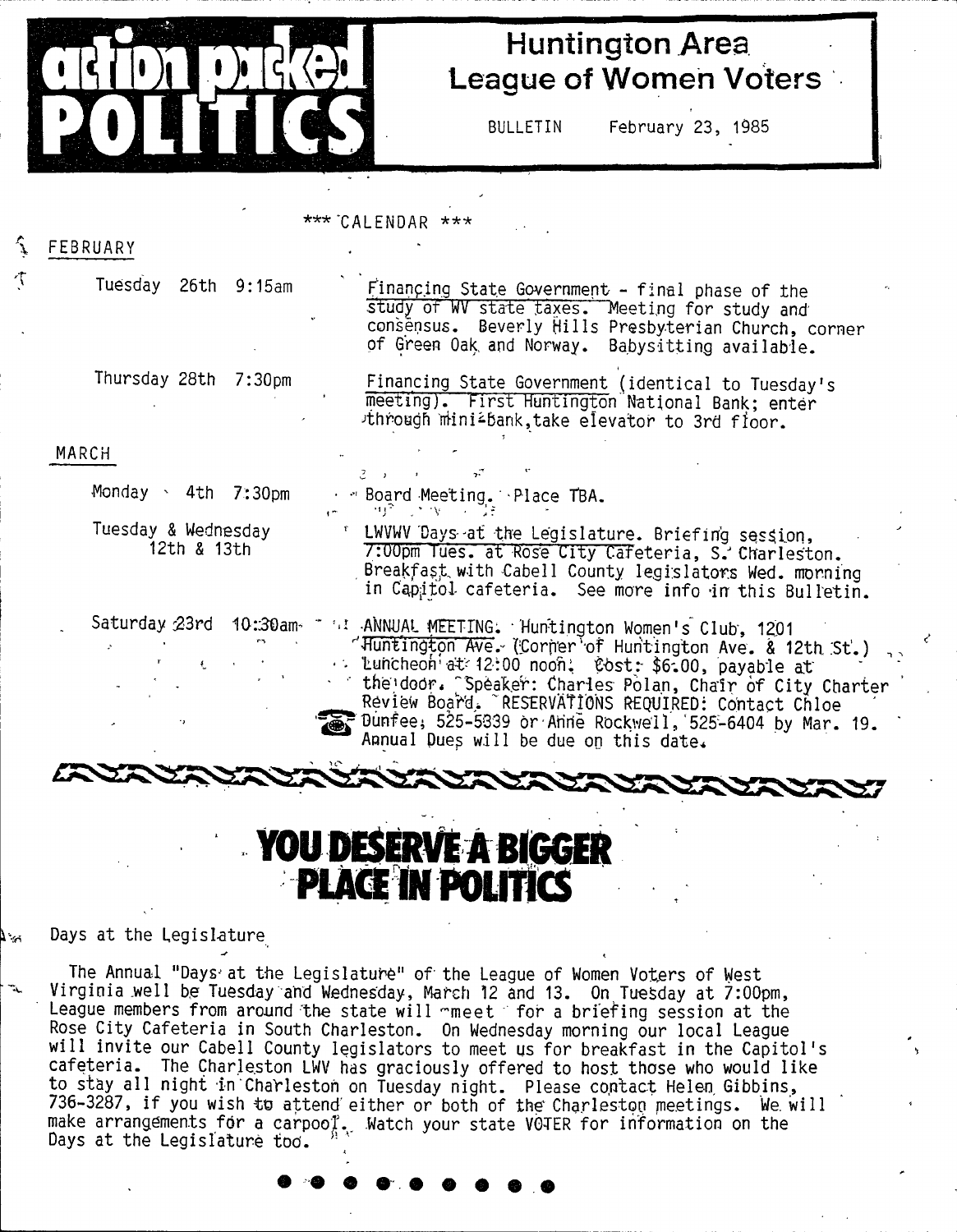| 3 <sub>b</sub>                                                                                                                                                                                                                                                                                                                                                                                                       |                 |                                                                         |
|----------------------------------------------------------------------------------------------------------------------------------------------------------------------------------------------------------------------------------------------------------------------------------------------------------------------------------------------------------------------------------------------------------------------|-----------------|-------------------------------------------------------------------------|
| LEAGUE OF WOMEN VOTERS HUNTINGTON AREA, WEST VIRGINIA                                                                                                                                                                                                                                                                                                                                                                |                 |                                                                         |
| Proposed Budget - April 1, 1985 to April 1, 1986                                                                                                                                                                                                                                                                                                                                                                     |                 |                                                                         |
| EXPENDITURES                                                                                                                                                                                                                                                                                                                                                                                                         |                 |                                                                         |
| A. Operating Costs                                                                                                                                                                                                                                                                                                                                                                                                   |                 |                                                                         |
| 1. Maintenance of equipment                                                                                                                                                                                                                                                                                                                                                                                          | \$50.00         |                                                                         |
| 2. General Supplies                                                                                                                                                                                                                                                                                                                                                                                                  | 150.00          |                                                                         |
| 3. Meeting Place - church                                                                                                                                                                                                                                                                                                                                                                                            | 50.00           | \$<br>250.00                                                            |
| B. Board and Administration                                                                                                                                                                                                                                                                                                                                                                                          |                 |                                                                         |
| 1. President                                                                                                                                                                                                                                                                                                                                                                                                         | 150.00          |                                                                         |
| 2. Secretary<br>3. Treasurer                                                                                                                                                                                                                                                                                                                                                                                         | 10.00<br>35.00  |                                                                         |
| 4. Board Tools & Expenses                                                                                                                                                                                                                                                                                                                                                                                            | 175.00          |                                                                         |
| 5. Administrative Committees                                                                                                                                                                                                                                                                                                                                                                                         |                 |                                                                         |
| a. Finance                                                                                                                                                                                                                                                                                                                                                                                                           | 75.00           |                                                                         |
| b. Membership/Units<br>c. Public Relations                                                                                                                                                                                                                                                                                                                                                                           | 30.00           |                                                                         |
|                                                                                                                                                                                                                                                                                                                                                                                                                      | <u>10.00 </u>   | 485.00                                                                  |
| C. Delegates/Travel<br>1. State Convention                                                                                                                                                                                                                                                                                                                                                                           |                 |                                                                         |
| 2. Annual Meeting                                                                                                                                                                                                                                                                                                                                                                                                    | 400.00<br>25.00 |                                                                         |
| 3. Other Meetings                                                                                                                                                                                                                                                                                                                                                                                                    | <u>25.00</u>    | 450.00                                                                  |
| D. Financial Support for the League                                                                                                                                                                                                                                                                                                                                                                                  |                 |                                                                         |
| 1. State per member payment @ \$8                                                                                                                                                                                                                                                                                                                                                                                    | 644.00          |                                                                         |
| 2. Nat'l per member payment @ \$13                                                                                                                                                                                                                                                                                                                                                                                   | 1047.50         | 1,691.50                                                                |
| E. Bulletin                                                                                                                                                                                                                                                                                                                                                                                                          | 200.00          | 200.00                                                                  |
| F. Educational Activities                                                                                                                                                                                                                                                                                                                                                                                            |                 |                                                                         |
| 1. Publications                                                                                                                                                                                                                                                                                                                                                                                                      | 600.00          |                                                                         |
| 2. Program Committees                                                                                                                                                                                                                                                                                                                                                                                                | л.              | $m\mathcal{L}_1S = \mathcal{L}_2 \cup \mathcal{L}_3 \cup \mathcal{L}_4$ |
| a. National<br>b. State                                                                                                                                                                                                                                                                                                                                                                                              | 25.00<br>25.00  |                                                                         |
| c. Local                                                                                                                                                                                                                                                                                                                                                                                                             | 25.00           |                                                                         |
| 3. Voters Service                                                                                                                                                                                                                                                                                                                                                                                                    | 200,00          | 875.00                                                                  |
| G. Position Support                                                                                                                                                                                                                                                                                                                                                                                                  |                 |                                                                         |
| 1. Publications on League positions                                                                                                                                                                                                                                                                                                                                                                                  | 100.00          |                                                                         |
| 2. Action Activities                                                                                                                                                                                                                                                                                                                                                                                                 |                 |                                                                         |
| a. National<br>b. State                                                                                                                                                                                                                                                                                                                                                                                              | 25.00<br>50.00  |                                                                         |
| c. Local                                                                                                                                                                                                                                                                                                                                                                                                             | 25.00           | 200.00                                                                  |
| TOTAL                                                                                                                                                                                                                                                                                                                                                                                                                |                 | \$4151.50                                                               |
|                                                                                                                                                                                                                                                                                                                                                                                                                      |                 |                                                                         |
| ANTICIPATED INCOME:                                                                                                                                                                                                                                                                                                                                                                                                  |                 |                                                                         |
| Dues (85 at \$25- $\frac{1}{2}$ for second League                                                                                                                                                                                                                                                                                                                                                                    |                 |                                                                         |
| member in household)                                                                                                                                                                                                                                                                                                                                                                                                 | \$2,000.00      |                                                                         |
| Contributions                                                                                                                                                                                                                                                                                                                                                                                                        | 1,500.00        |                                                                         |
| Earned Interest<br>Publications                                                                                                                                                                                                                                                                                                                                                                                      | 100.34          |                                                                         |
| From Reserves deposited with Education Fund                                                                                                                                                                                                                                                                                                                                                                          | 25.00<br>225.00 |                                                                         |
| From Reserves                                                                                                                                                                                                                                                                                                                                                                                                        | 301.16          | \$4151.50<br>$\mathbf{H}$                                               |
| Explanation: B-1 (mailing agendas, phone (long distanct), other mailings,<br>Xeroxing, baby sitting (when necessary), incidentals<br>B-3 Mailings for dues notices - two mailings often<br>B-4 Board tools -Transportation, baby sitting, publications for committees,<br>telephone, incidentals<br>C -3 Board members going to relevant meetings such as in Charleston<br>or Chamber of Commerce breakfast meetings |                 |                                                                         |
| ç                                                                                                                                                                                                                                                                                                                                                                                                                    |                 |                                                                         |
|                                                                                                                                                                                                                                                                                                                                                                                                                      |                 |                                                                         |

 $\hat{r}$ 

 $\left(\frac{1}{2}\right)^{1/2}$ 

 $\int_{0}^{\infty}$ 

小 一 か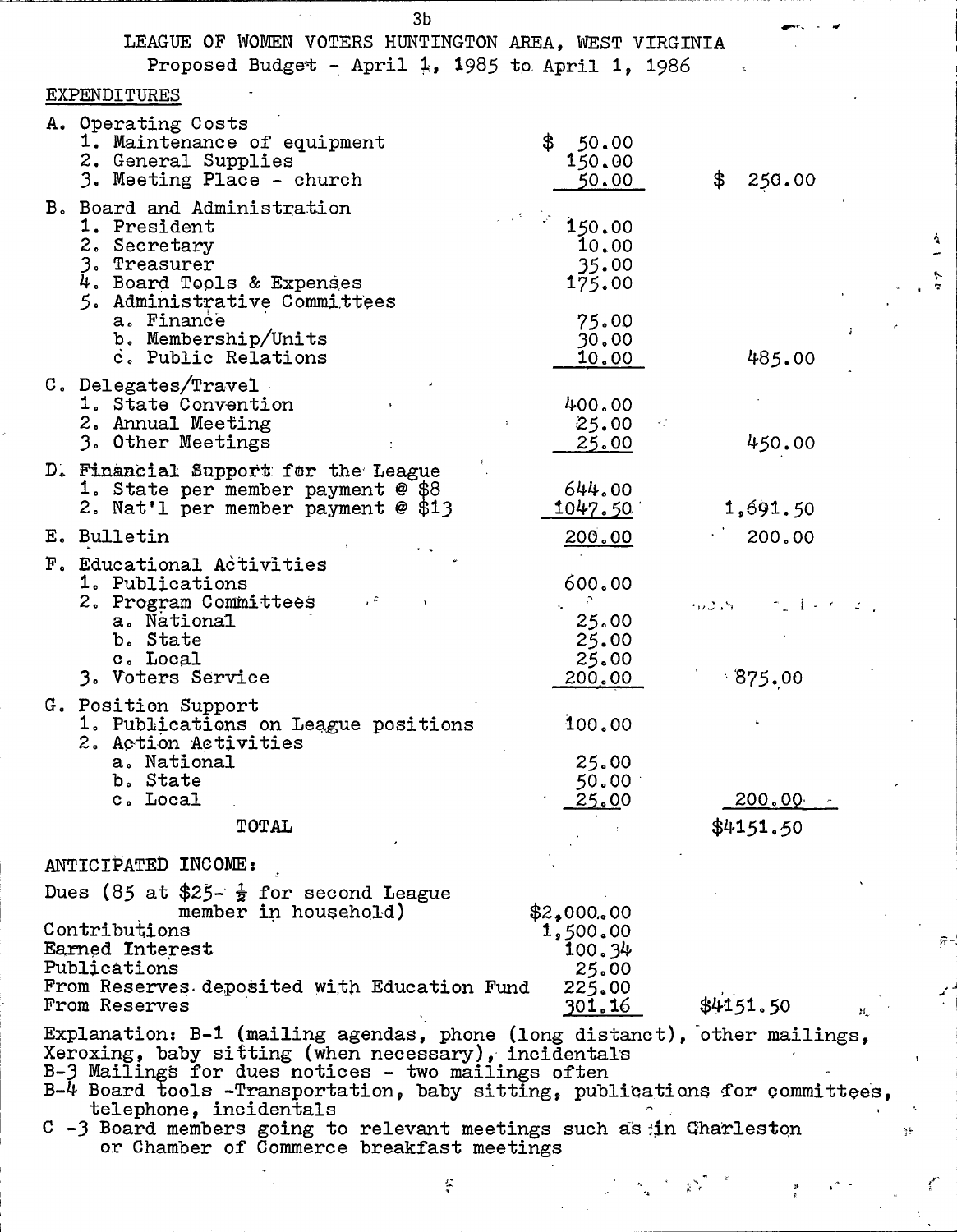# **Memo from the President**

Consensus on the City Charter Study

The League of Women Voters of the Huntington Area continues to support the councilmanager form of government, but with the mayor elected by the voters rather than by the council. The mayor's term, under either the council-manager form or the strong mayor form, should be four years and limited to two terms. The council should select the city clerk, city attorney, city judge, and independent auditors for the city. The- League opposes the election of council members by district voting only, but supports a method of electing council members which provides both at-large and district representation. If *^* the council is made up of representatives both from districts and at large, more district  $\boldsymbol{\mathcal{A}}$  representatives should be on the council than at-large representatives.

The voters should elect only the city council and the mayor, on a non-partisan basis. The determination of the salaries of elected' officials should not.be by the voters but by some less cumbersome method. (February 7, 1985)

*ic -k ic i( ic ic -k*

League-members recieved in the last Bulletin a copy of a study on the Huntington City Charter. Members had an opportunity to voice their opinions on consensus questions either by attending onde of three meetings or by mailing in their answers to the questions. The new consensus was formed from the opinions of those League members who participated in the consensus-making process.

Our League will implement the position with appropriate action and public education. From other priorities, we have already voiced our opinions to the charter board on redistributing, planning elections, qualifications of department heads and' non-discriminatory hiring.

— Helen Gibbins President

Betty Barrett to Chair Housing Task Force

Huntington League Board Member Betty Barrett has been elected temporary chair of the Huntington New Horizons Fair Housing Task Force. The task force is the first step in implementing the New Horizons Fair Housing Assistance Project endorsed by the city last September as a voluntary effort to assess housing needs in the community. The New Horizons program was developed by HUD's office of voluntary compliance to assist block grant recipients who must certify they will affirmatively foster fair housing. (The league of Women Voters of the United States supports equal access to housing and is committed to working for fair housing and an expansion of housing supply for low- and moderate-income families. The League pushes for fair housing programs and laws at every level of go vernment.)

 $\sim$  100  $\sigma$ 

 $\mathfrak{p}^{\sharp}$  !

DUES CHANGE  $\left\langle \leftarrow$ 

Dues for T985-86 will be \$25.00 individual membership, \$37.50, household membership. The increase in dues was voted on by members at dur 1984 Annual Meeting. Dues are payable to the Huntington Area LWV and may be sent to:

> Lila Thompson, Treasurer 273S Washington, Blvd. Huntington, WV 25705

New Board Appointment:

Barbara Mills & Bette Bishop, Natural Resources co-Chairs

# You're needed!

RECREATION COMMITTEE GETTING READY FOR SUMMER

Marcia Daoust, Chair of the Recreation Committee, could use your help in putting together the 1985 edition of the popular "Summer Fun" pamphlet. If you can help on this committee, contact Marcia at 529-4406.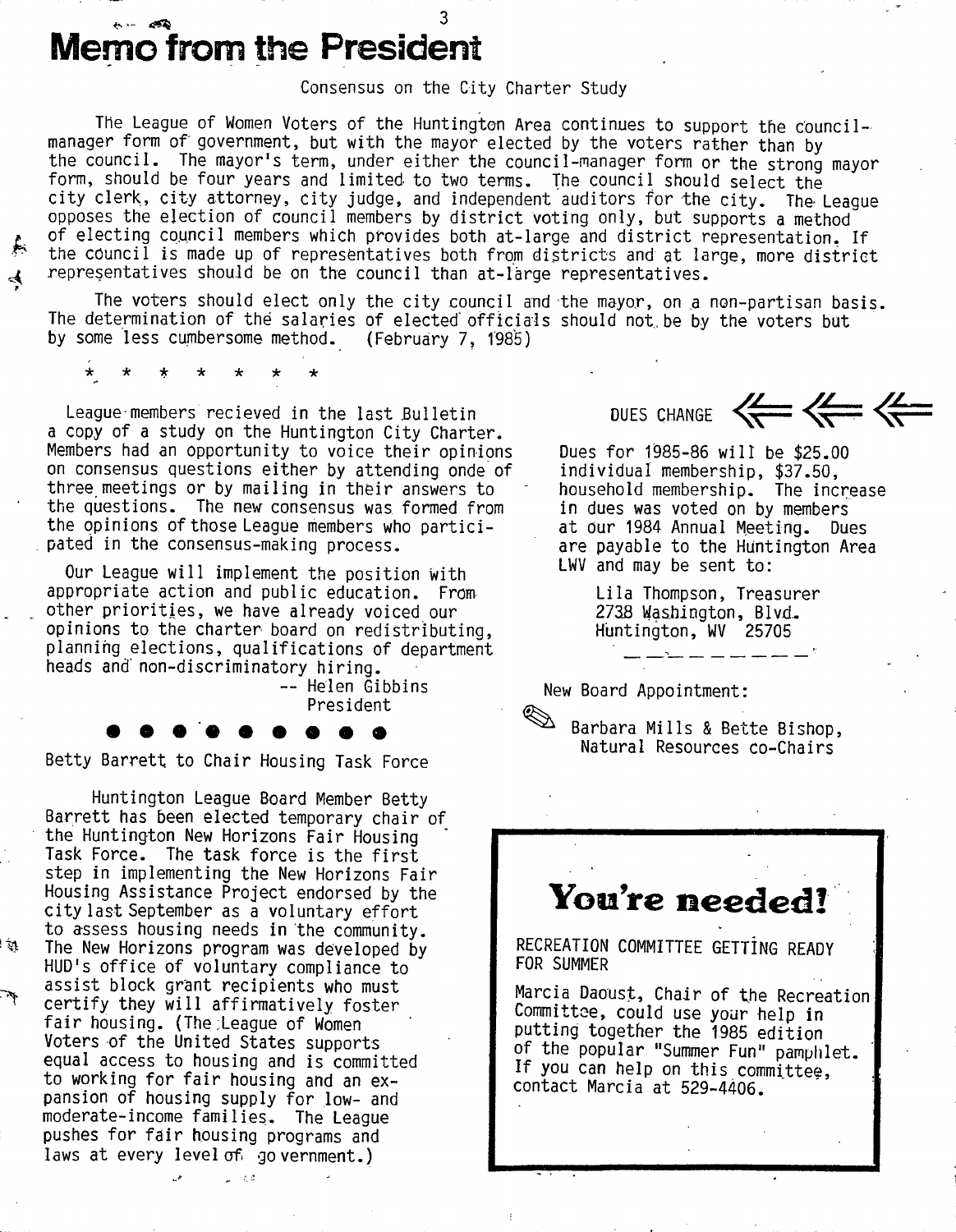**3a**

# **ANNUAL MEETING TIME!**

The Annual Meeting of the League of Women Voters of the Huntington Area is scheduled for 10;30 am Saturday, March 23 at Huntington Women's Club. At this time League members will adopt a budget and program and elect officers for 1985-86-87. (See the proposed budget, the proposed program, and the nominating committee's report,  $\wedge$  all in this Bulletin.)

Our lunch is scheduled for 12:00 noon. Charles Polan, Chairman of the Huntington Charter Review Board, will speak on what the proposed charter-contains. Polan's, talkwill afford an opportunity for our members and friends to become informed before they vote in the April charter election.

Cost of the luncheon is \$6,00 (\$5.00 if more than 50 people attend). Please make reservations -- we encourage you to bring guests -- by March 19. Call Chloe Dunfee at 525-5339 or Anne Rockwell at 525-6404 and let us know you'll be there. You may pay for your lunch and your 1985-86 dues at the door. Mark your calendar now!

# *Program*

*\** Proposed Local Program for 1985-86 \*

LOCAL GOVERNMENT'

Support of improvement in the quality of recreation in the Huntington Area.

Support of the improvement of the quality of education in the Cabell County School System.

Support of the Council-Manager form of Government.

Support of Comprehensive Planning.

Study of Local Taxes.

### ELECTION PROCEDURES

Support of Measures to improve the *y* election process.

### HUMAN RESOURCES

Support of improvement of Juvenile Court procedures and supporting agencies. *•k k k k*

Members will vote to adopt, amend or deny the proposed local program at the Annual Meeting. If you have any questions about the program the Board has proposed, contact Helen Gibbins, President, 736-3287.

**The League of Women Voters:**

Nominating Committe Report, 1985:- (officers to be voted on at the Annual Meeting)

*Election of Officers and Directors* 

2nd Vice President: Virginia Hensley-

Treasurer: Lila Thompson 2-year Directors: Susan Hubbard Dorothy Fisher Susan Ray

1-year Directors: Nancy Taylor Bette Bishop

Nominating Committee: Janice McNearney, Chair Pat Hartman

Continuing on the Board will be those people elected to two-year terms at the 1984 Annual Meeting: Helen Gibbins, President; Barbara Cienfuegos, 1st V.P.; Beth Bauserman, Secretary; Marcia Daoust, Director.

> Reported by the nominating committee for 1984-85, Martha Woodward, Chair.

**We put laws on the books. . .**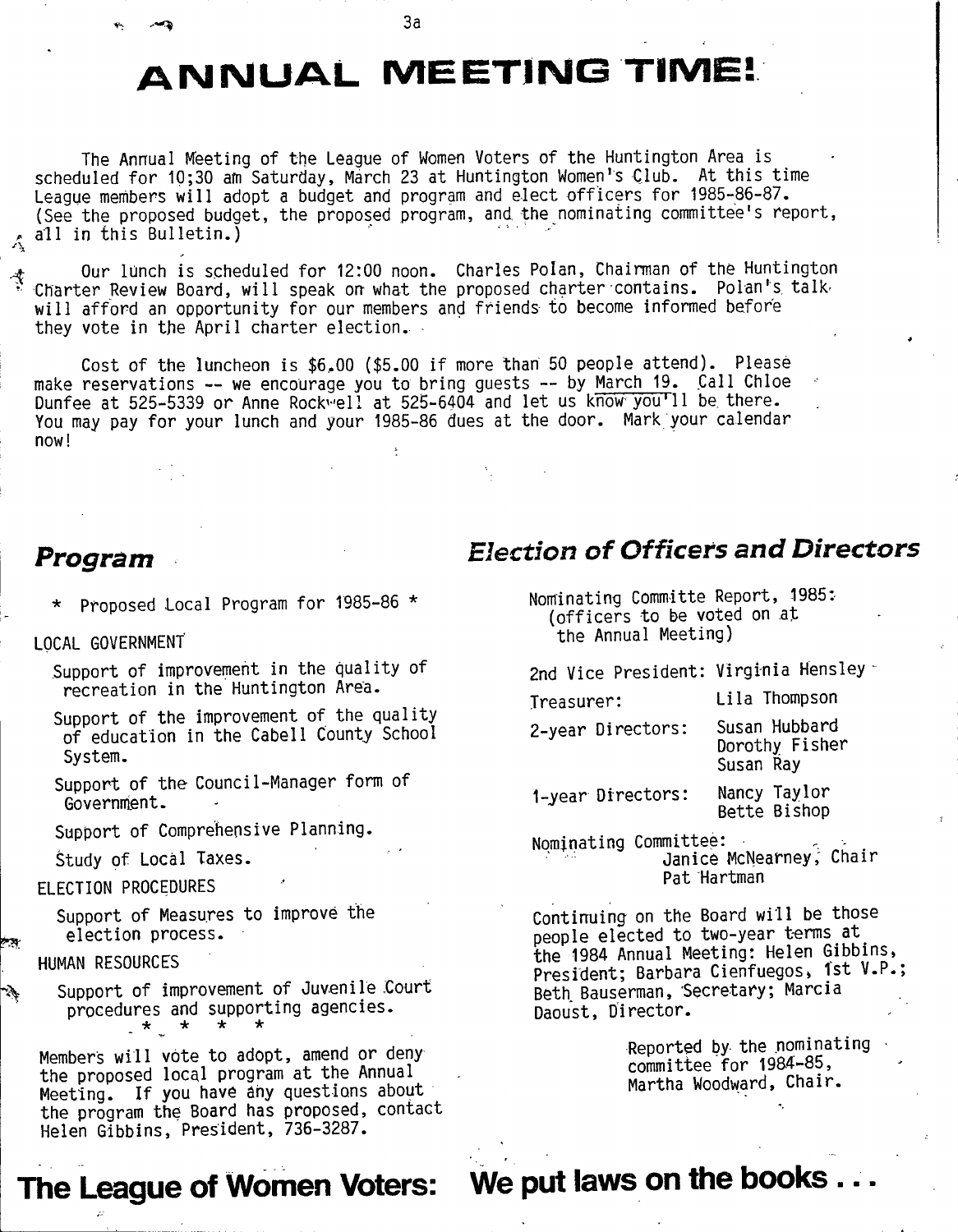| ວບ<br>LEAGUE OF WOMEN VOTERS HUNTINGTON AREA, WEST VIRGINIA<br>Proposed Budget - April 1, 1985 to April 1, 1986                                                                                                                                                                                                                                                                                                      |                                                               |                     |
|----------------------------------------------------------------------------------------------------------------------------------------------------------------------------------------------------------------------------------------------------------------------------------------------------------------------------------------------------------------------------------------------------------------------|---------------------------------------------------------------|---------------------|
| EXPENDITURES                                                                                                                                                                                                                                                                                                                                                                                                         |                                                               |                     |
| A. Operating Costs<br>1. Maintenance of equipment<br>2. General Supplies<br>3. Meeting Place - church                                                                                                                                                                                                                                                                                                                | \$50.00<br>150.00<br>50.00                                    | \$<br>250.00        |
| B. Board and Administration<br>1. President<br>2. Secretary<br>3. Treasurer<br>4. Board Tools & Expenses<br>5. Administrative Committees<br>a. Finance<br>b. Membership/Units<br>c. Public Relations                                                                                                                                                                                                                 | 150.00<br>10.00<br>35.00<br>175.00<br>75.00<br>30.00<br>10,00 | 485.00              |
| C. Delegates/Travel<br>1. State Convention<br>2. Annual Meeting<br>3. Other Meetings                                                                                                                                                                                                                                                                                                                                 | 400.00<br>25.00<br>25.00                                      | 450.00              |
| D. Financial Support for the League<br>1. State per member payment @ \$8<br>2. Nat'l per member payment @ \$13                                                                                                                                                                                                                                                                                                       | 644.00<br>1047.50                                             | 1,691.50            |
| E. Bulletin                                                                                                                                                                                                                                                                                                                                                                                                          | 200.00                                                        | 200,00              |
| F. Educational Activities<br>1. Publications<br>2. Program Committees<br>a. National<br>b. State<br>c. Local<br>3. Voters Service                                                                                                                                                                                                                                                                                    | 600.00<br>25.00<br>25.00<br>25.00<br>200.00                   | 875.00              |
| G. Position Support<br>1. Publications on League positions<br>2. Action Activities<br>a. National<br>b. State<br>c. Local<br>TOTAL                                                                                                                                                                                                                                                                                   | 100.00<br>25.00<br>50.00<br>25.00                             | 200.00<br>\$4151.50 |
| ANTICIPATED INCOME:                                                                                                                                                                                                                                                                                                                                                                                                  |                                                               |                     |
| Dues (85 at \$25- $\frac{1}{2}$ for second League<br>member in household)<br>Contributions<br>Earned Interest<br>Publications<br>From Reserves deposited with Education Fund                                                                                                                                                                                                                                         | \$2,000.00<br>1,500.00<br>100.34<br>25.00<br>225.00           |                     |
| From Reserves                                                                                                                                                                                                                                                                                                                                                                                                        | 301.16                                                        | \$4151.50           |
| Explanation: B-1 (mailing agendas, phone (long distanct), other mailings,<br>Xeroxing, baby sitting (when necessary), incidentals<br>B-3 Mailings for dues notices - two mailings often<br>B-4 Board tools -Transportation, baby sitting, publications for committees,<br>telephone, incidentals<br>C -3 Board members going to relevant meetings such as in Charleston<br>or Chamber of Commerce breakfast meetings |                                                               |                     |

์<br>จ<br>ก

 $\hat{\mathcal{L}}$ 

人名

D